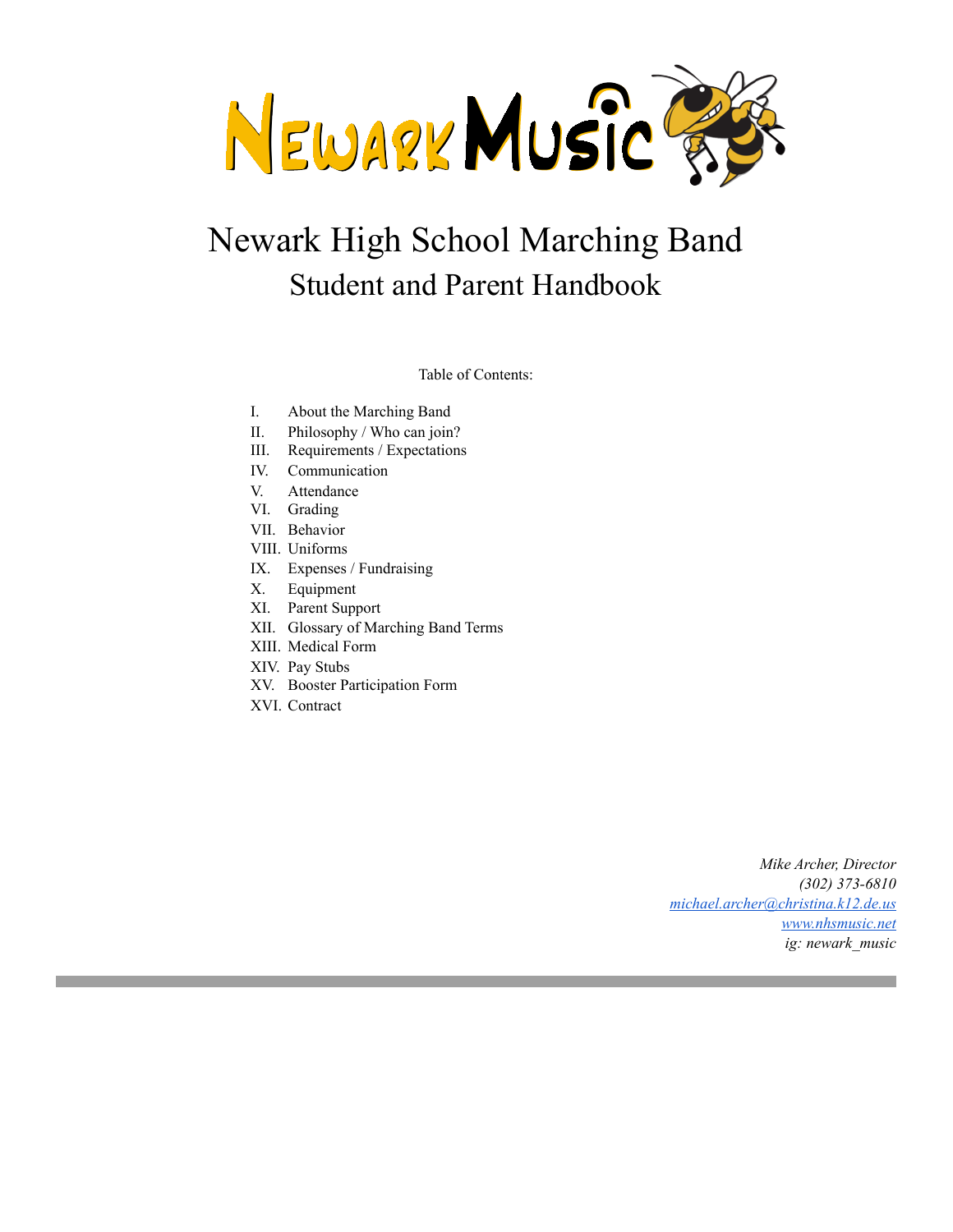### *About The Marching Band:*

Marching Band is a musical ensemble that portrays its musical selections through the use of motion and visual concepts such as drill moves and use of Color Guard. It combines music, athleticism, and choreography to generate entertainment.

### *Philosophy*:

The Yellow Jackets stand for excellence on and off the field. We look to bring out the best in each individual, and we strive to develop outstanding people through the pursuit of "pride in personal excellence."

The philosophy of the Newark High School Yellow Jacket Marching Band is based on the belief that within every individual, the potential for greatness exists. WHen the efforts of each individual are focused toward a common goal, and when each individual pursues the goal to the absolute best of his/her ability, the goal - no matter how lofty - will be achieved. Honesty, sincerity, respect, cooperation, dedication, and the desire to achieve excellence are the qualities that bring out the greatest in all of us.

Every person in our organization is essential to its success, regardless of the position they hold. There are no performers who "sit the bench" in marching band. Everyone is a "varsity starter" at every rehearsal and performance. ALl of us (students, staff, and parents) **must work together** to achieve our goals. From this cooperative effort comes a respect for each other that will allow us to change our goals into realities. We derive strength and courage from each other, working side-by-side toward excellence in rehearsal and in performance. Success is achieved through unselfishness, understanding, and persistence.

We strive to create memories and friendships that will last a lifetime. This is accomplished working unselfishly together in rehearsal and in performance, toward a common goal of "pride in personal excellence." It is also accomplished through mutual respect, through a commitment to one another, through honesty and dedication. Those things that we cherish the most and that withstand the test of time are those which have been created carefully and nurtured over a long period of time. The pride that develops as a result will be remembered not only this year, but for many years to come.

### *Who Can Join?*

EVERYONE! Marching Band is open to all interested participants as a curricular activity. While most rehearsals and performances will occur after school, students also receive academic credit for their participation in the band. Many musicians find that marching band helps further develop their personal instrumental training, and the rewards of hard work pay off far after the marching season is over. Generally, some prior musical experience is required, but exceptions may be made on a case by case basis.

Musicians are just one part of the marching band. The Colorguard is also an integral part of the visual side of our program. Many Colorguard members are also musicians who would rather dance, spin, or toss equipment. Unlike the musician members of the marching band, no prior experience is required to join the Colorguard!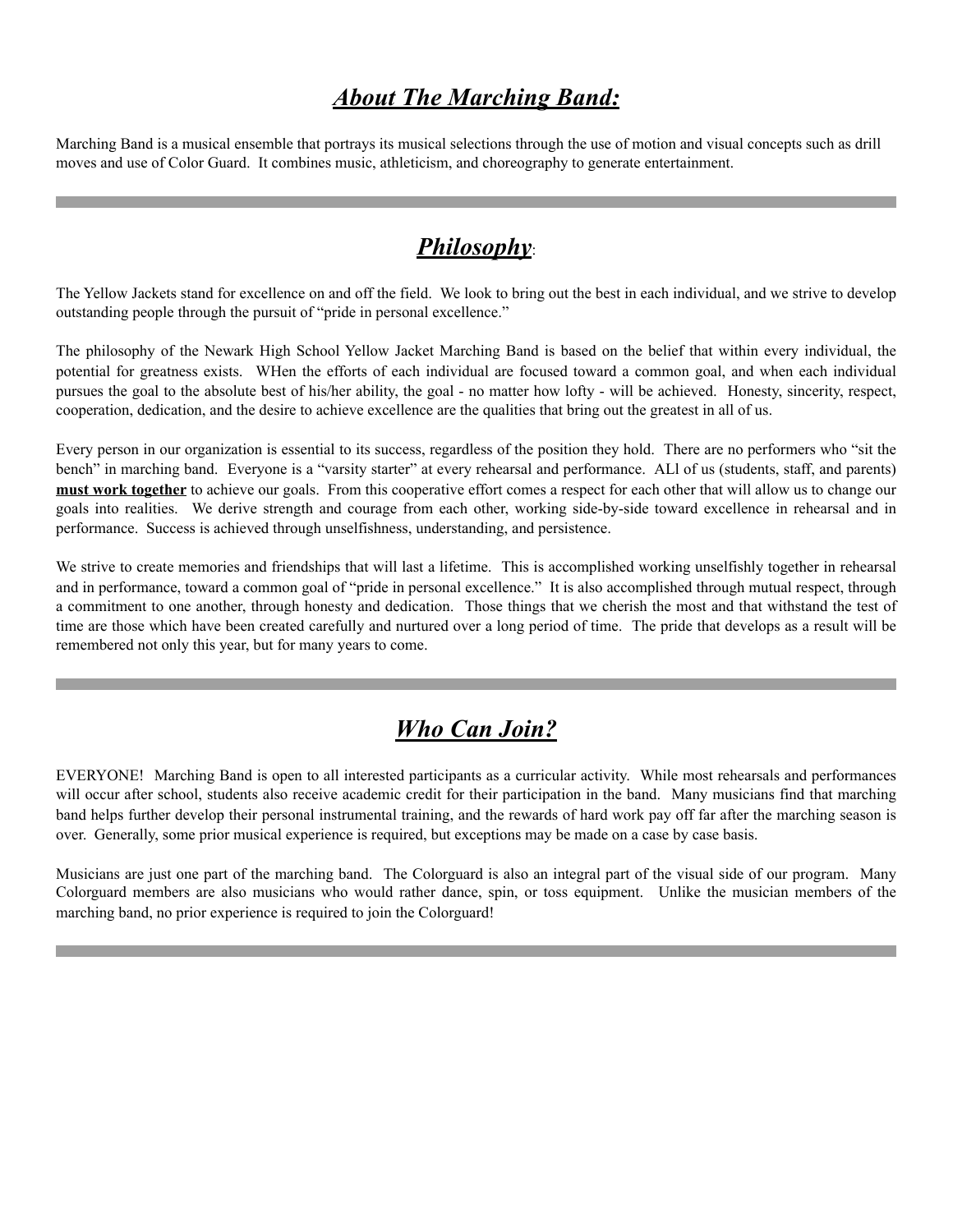### *Requirements/Expectations:*

- 1. BE PUNCTUAL! "To be early is to be on time, to be on time is to be late, and to be late is to show you don't care." The set schedule time is when rehearsal/performance begins. Arrive at the school before this schedule time to allow you to:
	- a. Get your instrument
	- b. Prepare/move any equipment to rehearsal site
	- c. Apply sunscreen, drink water, use restroom.
- 2. Learn a demanding list of repertoire over the course of the year.
- 3. Practice all assigned repertoire as well as assignments outside of rehearsal.
- 4. Come prepared to rehearse at each rehearsal. (Music, pencil, instrument, mutes, valve oil, reeds, water, etc.).
- 5. Practice regularly at home.
- 6. Behave appropriately at all rehearsals and performances. Remember, you not only represent yourself at various rehearsals and performances, but you represent your school and the NHS Music Department! At the director's discretion, inappropriate behavior may lead to dismissal from the ensemble.
- 7. Attendance at ALL rehearsals and performances is mandatory! This includes post-season football and other perofrmances! (ground breakings, parades, etc.). Please refer to the "Attendance" section of this packet and the "Commitment Contract".
- 8. Maintain a high level of academic excellence. Manage time efficiently so that schoolwork and marching band do not conflict.
- 9. Practice teamwork and good sportsmanship at all times:
	- a. Try your best at every practice and during perofrmances; to learn from your mistakes, accept constructive criticism, and not get angry with yourself or others for making a mistake.
	- b. Pay attention to and respect all instructors and parents.
	- c. Accept parts that staff assign and give your best effort at all times.
	- d. Be positive and encourage fellow members.
	- e. Take pride in our team, regardless of score or placements.
- 10. Work hard and make good music!

### *REMIND PAGE*

We have a Remind Account available for contact without having to share individual phone faculty or student phone numbers. Though we do ask for phone numbers in case of ermergency, Remind also gives us the ability to send out group messages. Please follow the following instructions:

> Text the code @yjmusic to 81010 and you will automatically be registered for Remind.

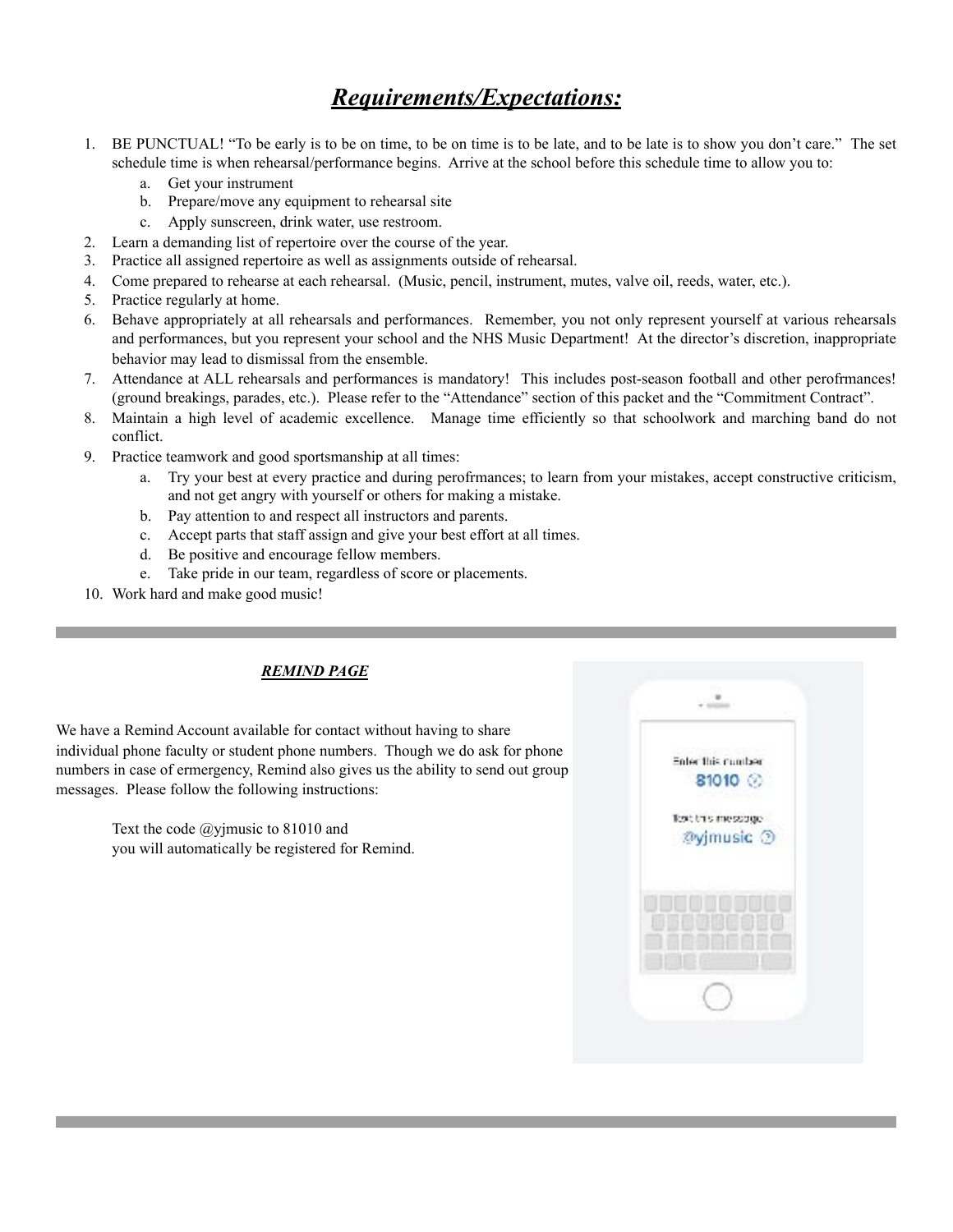### *Attendance***:**

#### (our calendar can be found on [www.nhsmusic.net](http://www.nhsmusic.net))

Each member of the Marching Band will be expected to attend all rehearsals and performances including football games, parades, and competitions. Failure to attend rehearsals may result in removal from the group and a failing grade. Absences from rehearsals will only be excused with the direct permission of the DIRECTOR *PRIOR* to the rehearsal being missed. *Sending notice in with another student that you will not be attending rehearsal will NOT be considered an excused absence.*Except for extenuating circumstances, excuses submitted AFTER an absence will not be excused.

#### **NOTIFICATION OF ABSENCES FROM A REHEARSAL**

- 1. **YOU** must EMAIL or present WRITTEN NOTICE (email preferred) stating the specific reason for any absences or tardiness from a rehearsal or sectional **at least** 24 hours before the rehearsal or sectional (please communicate sooner, if possible!)
- 2. Illness, school functions, or special problems may be excused, provided notification is given in a timely manner.
- 3. Avoidable conflicts are **unexcused** (work, babysitting, lack of planning, etc).
- 4. A follow up may be conducted with a parent should the absence be in question.

#### **NOTIFICATION OF ABSENCES FROM A PERFORMANCE**

- 1. Major concerts, festivals, and marching band performances (including football games, competitions, and parades) are **required.**. All of these are equivalent to a major test in band.
- 2. An absence from a **performance** requires communication from the student and parent **at least two weeks** prior to the event. Check [www.nhsmusic.net/calendar!](http://www.nhsmusic.net/calendar)
- 3. It is the parents' and students' responsibility to ensure events that conflict with the band performances or rehearsals are avoided. Please try to schedule flexible events (dentist/doctor visits, family functions, etc.) to avoid conflicts with band events.

#### **EXCUSED ABSENCES** from events will be granted as follows:

- 1. Death in the family Student contacts the director via email or in person as soon as possible before the absence.
- 2. Student Illness Students contact the director via email or in person BEFORE the absence. If a student is sick during the school day, a parent may email.
- 3. Participation in a Newark High School Event ALL **STUDENTS** must communicate with the director for each event for approval. Please do not assume that the director knows your schedule.
- 4. Other reasons for absence will be handled on an individual basis. Parents may contact the director when problems arise but **STUDENTS** should be the **PRIMARY** contact. Help us to teach individual responsibility!

#### **UNEXCUSED ABSENCES** from events, resulting in possible dismissal and failure of class:

- **1. Bottom Line Up Front**: No communication = automatic unexcused absence.
- 2. Work conflicts are **UNEXCUSED**. Communicate with your employer **well in advance** so work and band are not a conflict.
- 3. Visiting relatives, special parties, dinners for birthdays, etc...are unexcused.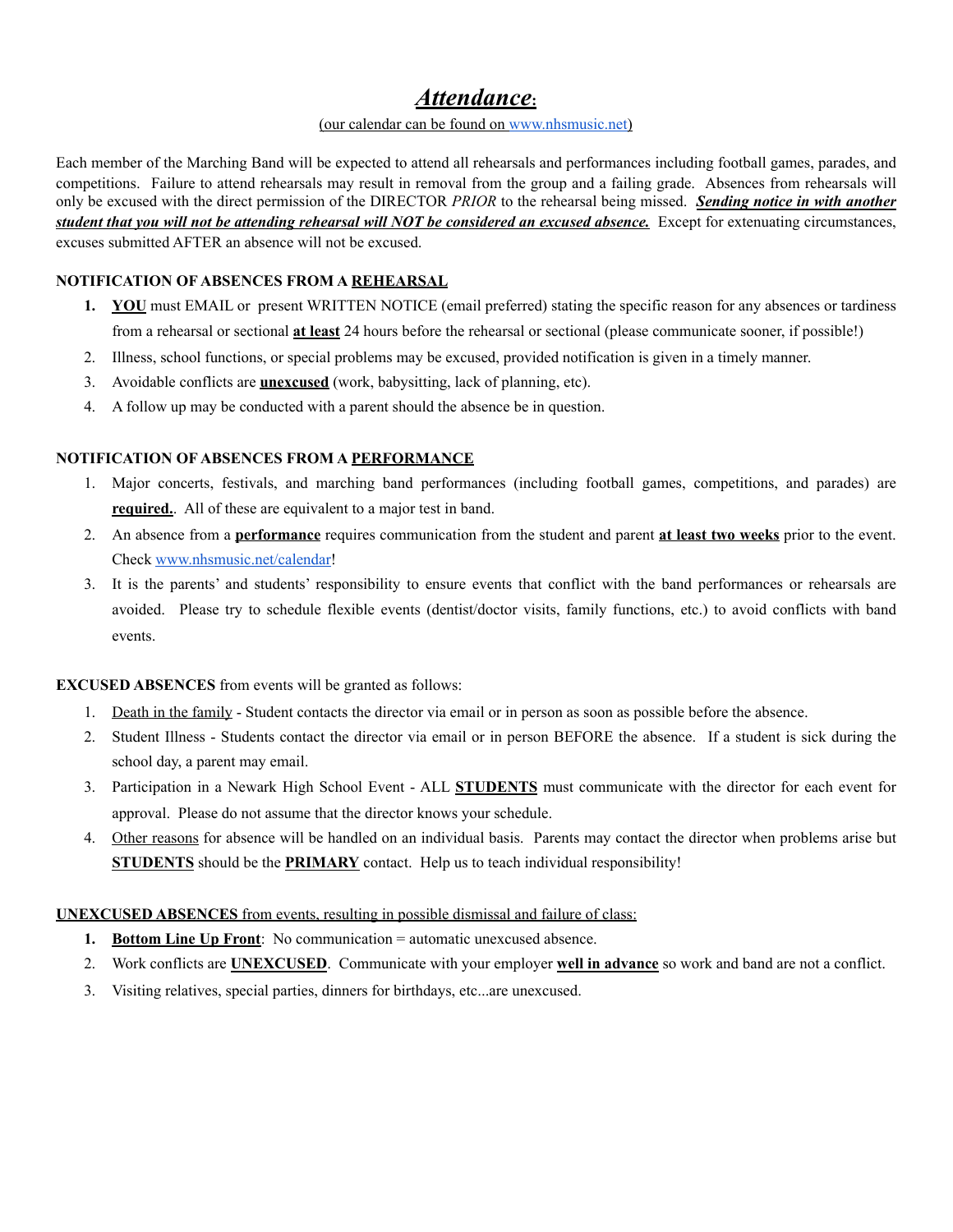In order to ensure that we have full participation in rehearsals and performances, we, the NHS Marching Band Staff, have established the following list of attendance requirements.

- 1. Attached is a schedule as of the date listed. All attendance requirements are based on the expectation that you will commit to these dates at this time. *In other words, if something else "comes up", you are already committed to your performing ensemble.*
- 2. If you have anything on your schedule that may conflict with the schedule, please discuss it with the director *BEFORE* you commit to the activity. Remember: We will be as flexible as we can but you must **COMMUNICATE!**
- 3. Once the season begins, attendance is mandatory at all functions.
	- *a. Unexcused* absences will have a negative impact on your grade.
	- *b. Excused* absences may be made up for credit.
	- c. If you have an *unexcused* absence from rehearsal during the week, you will not perform in the performance that week and it will affect your grade.
	- d. If you have a second *unexcused* absence from a rehearsal, you will be dismissed from the marching band and fail the course.
	- e. An *unexcused* absence from a performance may result in your dismissal from your performing group at the discretion of the director.
	- f. For Student Leaders, 1 *unexcused* absence from rehearsal will result in loss of student leader status.
	- g. For the parents: While we recognize the importance of discipline, we would ask that you do not punish your child by not allowing them to attend a practice or performance. Doing so punishes the entire group and hurts the group's chances for success. We would request that you please choose disciplinary measures that limit the punishment to your child only. A practice missed because of punishment will have to be considered unexcused. We ask that you please take this into consideration before allowing your child to join this activity.
- 4. Emergency situations that arise will be dealt with on an individual basis by the appropriate staff member or band director.

# *Grading*

All students receive 1 credit for participation so please make sure it is on your academic schedule! Marching Band is a year long course that includes the following items to be assessed each day.

- 1. Attendance
- 2. Punctuality
- 3. Participation/Preparedness/Attitude
- 4. Assigned Work (music marking, drill books, dot books)
- 5. Playing Assessments
- 6. Visual Basics Assessments

### *Behavior*

The Christina School District Code of Conduct is in effect at all times. This includes at rehearsals, performances, band trips, and bus rides to and from other venues. A copy of the Code of Conduct is maintained online at [www.christina.k12.de.us](http://www.christina.k12.de.us) and in the Director's office should any student or parent need to reference specific items.

Remember, in and out of uniform, you represent the best that the Christina School District, and specifically, the Newark High School music program have to offer. Be sure to conduct yourselves in a manner that is becoming of a young professional!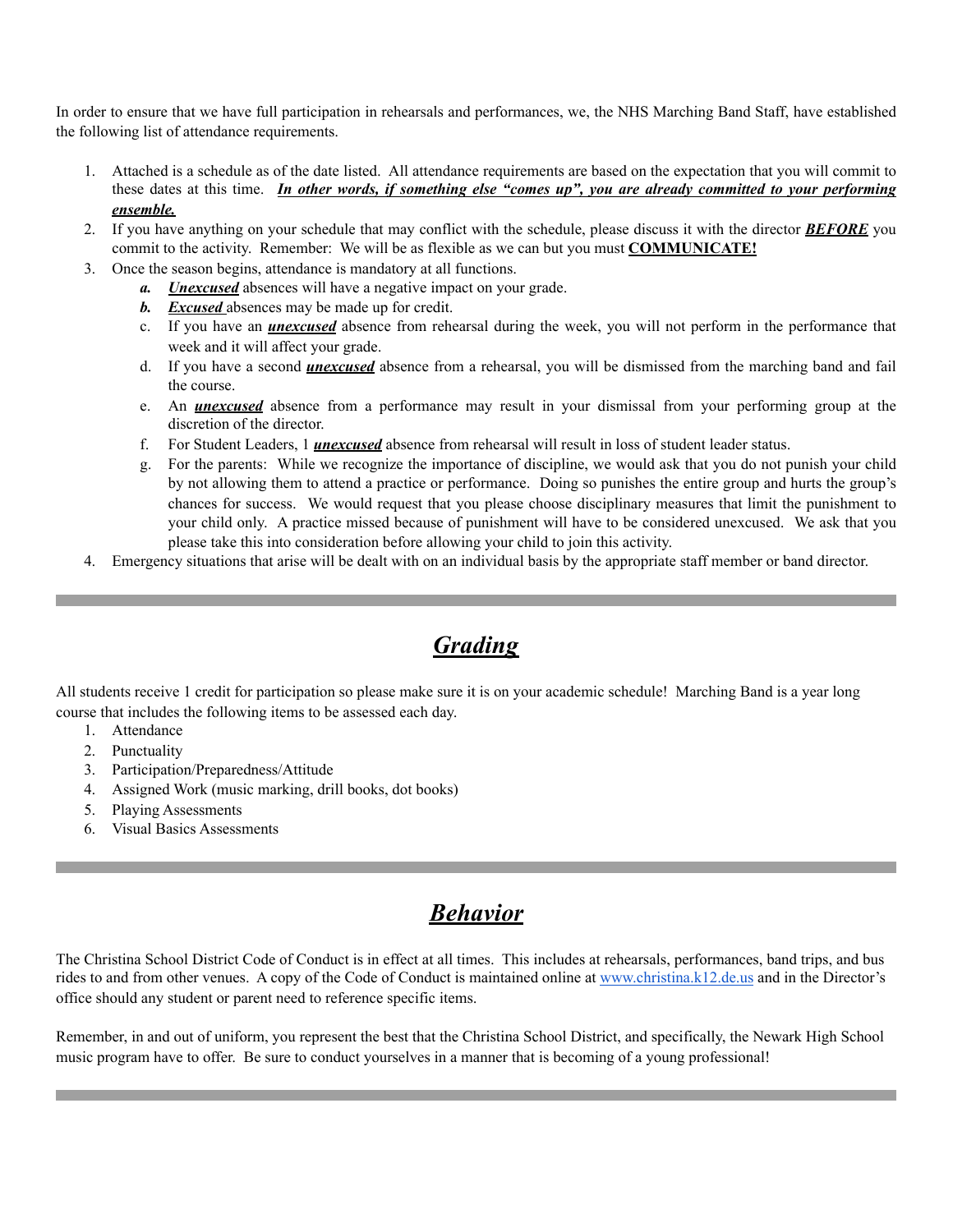### *Uniforms*

Band uniforms are designed to give a uniform appearance to all band members. Full uniformity DOES NOT allow for individual variation in dress. Therefore, all band members must look as much alike in uniform as possible. In order to achieve this end, all uniforms must fit and be worn in a uniform manner. LOOKING professional is just as important as ACTING professional.

At the beginning of the season, you were issued your marching band uniform. In order to be considered "complete", your uniform must consist of the following items:

- 1. Shako (Hat)
- 2. Blouse (Jacket)
- 3. Golden Cumberbund
- 4. Bibbers (Pants)
- 5. Black Gloves
- 6. Black Socks
- 7. Dinkles (Shoes)
- 8. Show Shirt
- 9. Rain Jacket (provided in the event of rain)

Band uniforms, for the most part, are owned by the school and loaned out to individual students with the understanding that they will be taken care of. Maintenance will be monitored closely. This demands that while a student is in possession of a uniform, responsible care will be exhibited concerning the wearing and storing of the uniform. Students are restricted from wearing the uniform anywhere that is not a band activity and nor may they allow other individuals to wear any part of the uniform. The purpose of a uniform is so that everyone looks alike. Because of this, *all pieces of the uniform will be worn correctly at all times.*

Colorguard uniforms are themed and custom made for our show each year. Information regarding these items will be handled via the Colorguard instructors.

IN A STUDENT FAILS TO COMPLY WITH ANY OF THE ABOVE RULES OR THEIR UNIFORM IS NOT UP TO THE ESTABLISHED STANDARDS, THE **WILL NOT** BE ALLOWED TO PERFORM.

## **WEARER'S RESPONSIBILITIES AND DUTIES**

- *1. ALL* parts of the uniform must be worn at *ALL* times unless otherwise indicated by the director. No individual variation in uniform wear will be allowed.
- 2. No chewing gum in uniform.
- 3. Jewelry is *NOT* to be worn while in uniform. No nail polish! (exception:guard make up)
- 4. No bandanas, skull caps, etc. are to be worn underneath the Shako. Individuals with long hair must use hair ties, (black or hair color) etc. to pin their hair up and keep it tucked underneath.
- 5. While you did pay a one time dry claening fee at the beginning of the year, these uniforms will not be officially be sent to the dry cleaners again by the school until the end of the season. Therefore, it is the student's responsibility to maintain the uniform's appearance in between performances. **Any uniform ruined due to improper care shall become the student's financial obligation.**
- 6. Dinkles should be free of dirt, mud, dust, etc. and maintain a shiny appearance at all times. This can be EASILY accomplished with a wet cloth and a small bottle of KIWI shoe polish. Your shoes **WILL** be inspected before a performance.
- 7. Examine your uniform after each performance. Report any discrepancies (rips, etc) to the Band Boosters immediately. Ensure that you allow the uniform parts are accounted for prior to submitting the Uniform back into the Uniform Room.
- 8. Use a garment bag as required to store and transport your uniform. Keep your dinkles in your Dinkles box, labeled with your name.
- 9. Take your dinkles HOME. The Band Room, practice rooms, instrument lockers ARE NOT your personal clothing closets.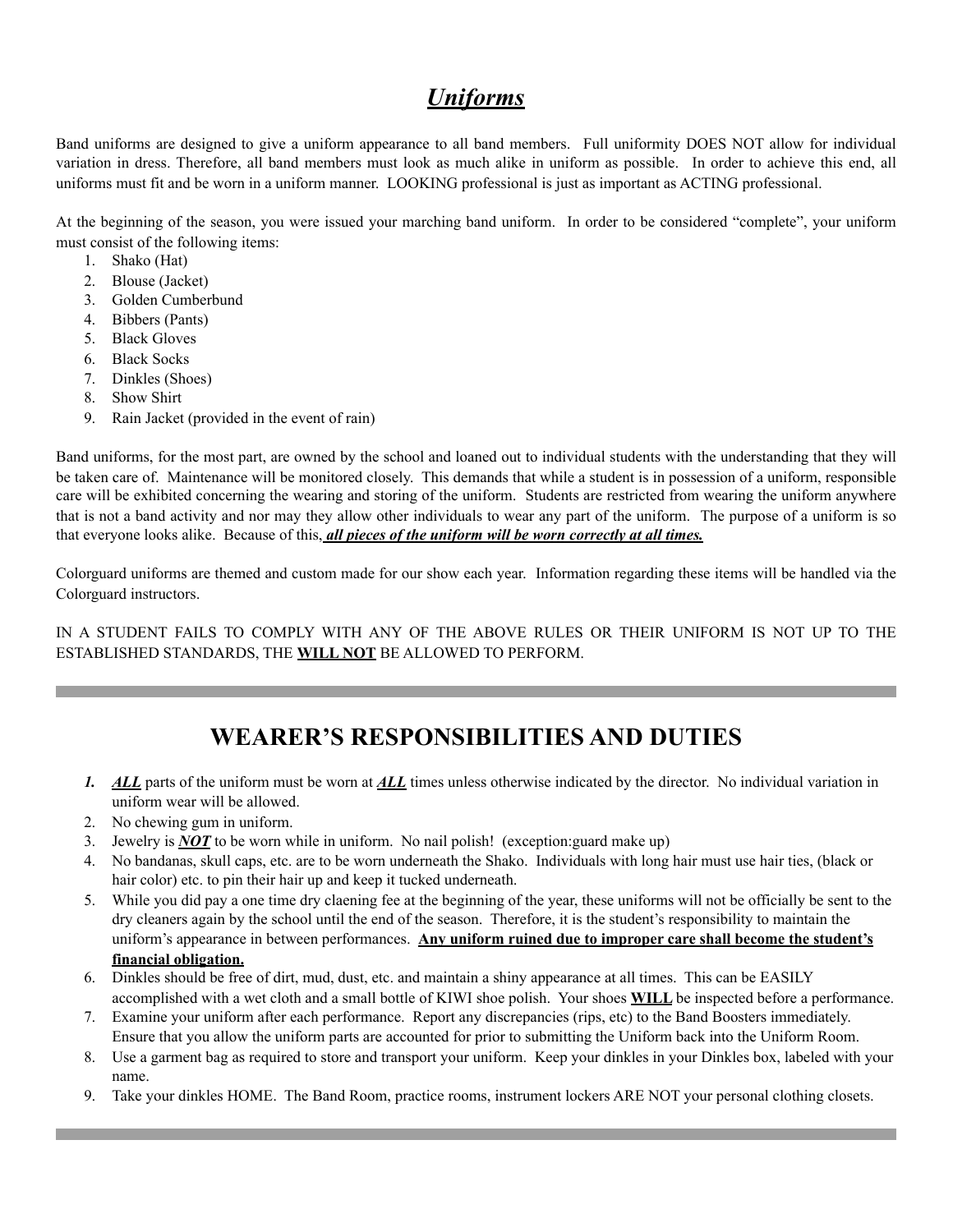### *EXPENSES*

*Please note due dates and "checks payable to" information!* 

### **BOTTOM LINE UP FRONT:**

### *Approximate* cost for a *NEW* Band or Colorguard Member: \$150

*Approximate* cost for a *RETURNING* Band or Colorguard Member: \$100

\**This price is APPROXIMATE and might be higher or lower depending on what items a student may need to purchase or replace for both guard and band members!* 

#### *BAND MEMBER ITEMIZED EXPENSES:*

#### **Participation Fee = \$100.00 - Checks payable to NHS Music Boosters**

**Who needs to pay:** ALL members

**Due:** August 2nd

This fee covers expenses for the marching season. Included are costs for food, supplies, performance costs, and other miscellaneous items needed for rehearsals and performances. This fee also covers the expense of having each marching band uniform dry-cleaned AND the cost of a Band T-Shirt that will be issued to each student, along with a new pair of performance gloves.

#### **Band and Uniform Supplies = aprox. \$50.00 - Checks payable to NHS Music Boosters**

**Who Needs to pay:** New members and returning members who need replacements. **Due**: August 2nd **Covers:** A pair of Marching Performance Shoes (Dinkles). This will also include a Lyre and Flip Folder for your instrument.

#### *PERCUSSION MEMBER ITEMIZED EXPENSES:*

**Participation Fee = \$100.00 - Checks payable to NHS Music Boosters Who needs to pay:** ALL members **Due:** August 2nd

This fee covers expenses for the marching season. Included are costs for Vic Firth Marching Sticks, Evans Real Feel Practice Pad, food, supplies, performance costs, and other miscellaneous items needed for rehearsals and performances. This fee also covers the expense of having each marching band uniform dry-cleaned AND the cost of a Band T-Shirt that will be issued to each student, along with a new pair of performance gloves.

#### **Band and Uniform Supplies = \$60.00 - Checks payable to NHS Music Boosters**

**Who Needs to pay:** New members and returning members who need replacements. **Due**: August 2nd **Covers:** Marching Performance Shoes (Dinkles), Vic Firth Marching Sticks, Evans Reel Feel Practice Pad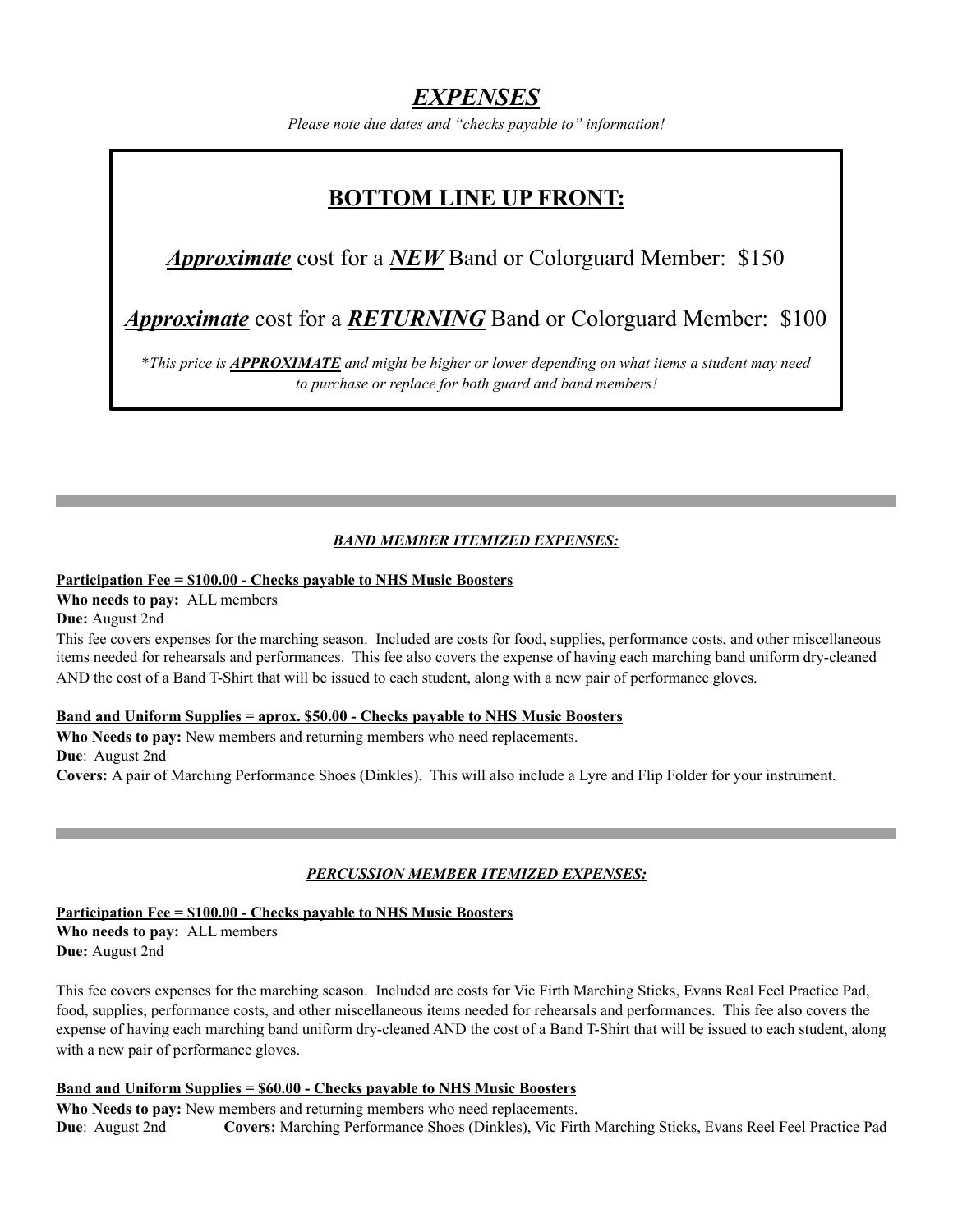#### *COLORGUARD MEMBER ITEMIZED EXPENSES*

#### **Participation Fee = \$100.00 - Checks payable to NHS Music Boosters**

**Who needs to pay:** All Members

**Due:** August 2nd

This fee covers expenses for the marching season. Included in are costs for Field Show Uniforms, food, supplies, performance costs, and other miscellaneous items needed for rehearsals and performances. This fee also covers the expense of a Band T-shirt that will be issued to each student along with the purchasing a colorguard uniform and silks.

#### **Guard Supplies = aprox. \$50**

**Who needs to pay:** New members and any returning members that need to replace items. **Due:** August 2nd **Covers:** Shoes, Gloves, Undergarments, etc.

Please note that if any family is having financial difficulties or is unable to pay by a certain date, that accommodations can and will be gladly made. Please communicate these concerns to Mr. Archer as soon as possible and a solution will be found. **NO STUDENT WILL BE DENIED MEMBERSHIP FOR FINANCIAL REASONS** -- these situations can always be solved as long as we communicate with each other. Again, if these costs are in any way a financial hardship or might "tip the scale" towards the non-participation of a student, please contact Mr. Archer to discuss options such as payment plans.

Questions?

(302) 373-6810

[michael.archer@christina.k12.de.us](mailto:michael.archer@christina.k12.de.us)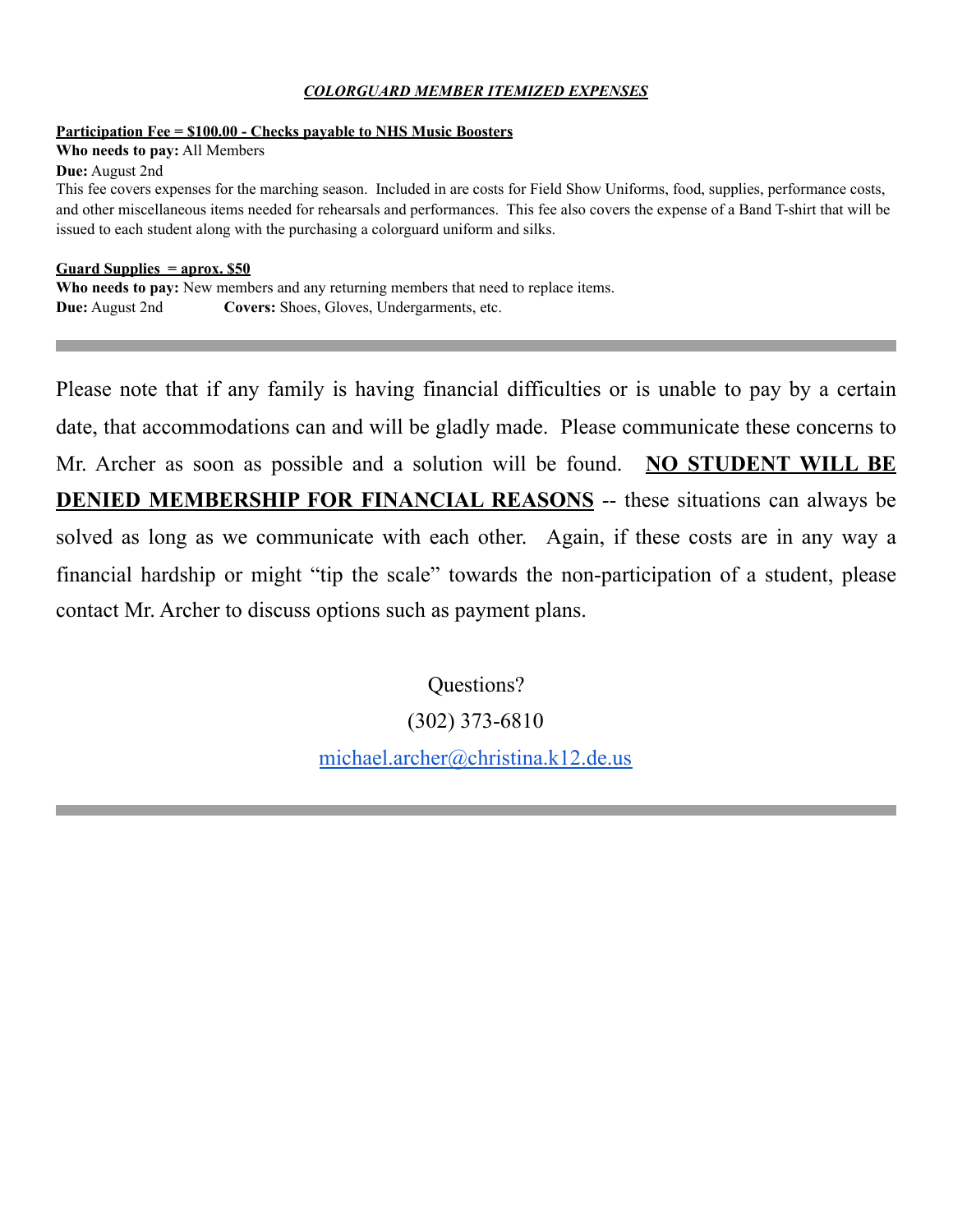## *Fundraising and Trips:*

By participating in band, students have the opportunity to participate in a wide variety of performances. Some of the costs associated with these performances involve travel and expense beyond the normal scope of the school budget. In order to participate in these events, students may be asked to help raise funds for their portion of the costs. **If a student decides not to participate in a fundraiser, that student will need to find alternative means forcontributing toward the trip cost or other expense.** Remember, it's up to you to put the FUN in FUNdraising!

### *Required Equipment*:

*Note: Items such as binders can be purchased or repurposed* 

Band Camp and Rehearsals (all-members):

- Instrument, Rifle, Flag, sabre, etc...
	- To include any required supplies (reeds, oil, etc.)
- Music
- Drill
- **Binder**
- Dot Book (3"x5" notecards or small notebook)
- Colored Circle Stickers
- Plastic Page Protectors
- Flip Folder w/ Lyre
- Pencil
- Highlighter
- **Black Sharpie**
- Sunscreen (SPF 30 45 recommended)
- Lip Balm WITH sunscreen
- Water Jug....we recommend gallon size or LARGER
- Weather Appropriate Clothing
	- Light colors work best in the summer
	- Wear layers in the colder months!
- Hat *required for all outdoor rehearsals*
- Sunglasses *required for all outdoor rehearsals*
- Sneakers with socks REQUIRED by all members. NO SANDALS or CROCS!
- Required medicines (inhalers, epi-pens, etc)
- Lunch for Band Camp, or Lunch Money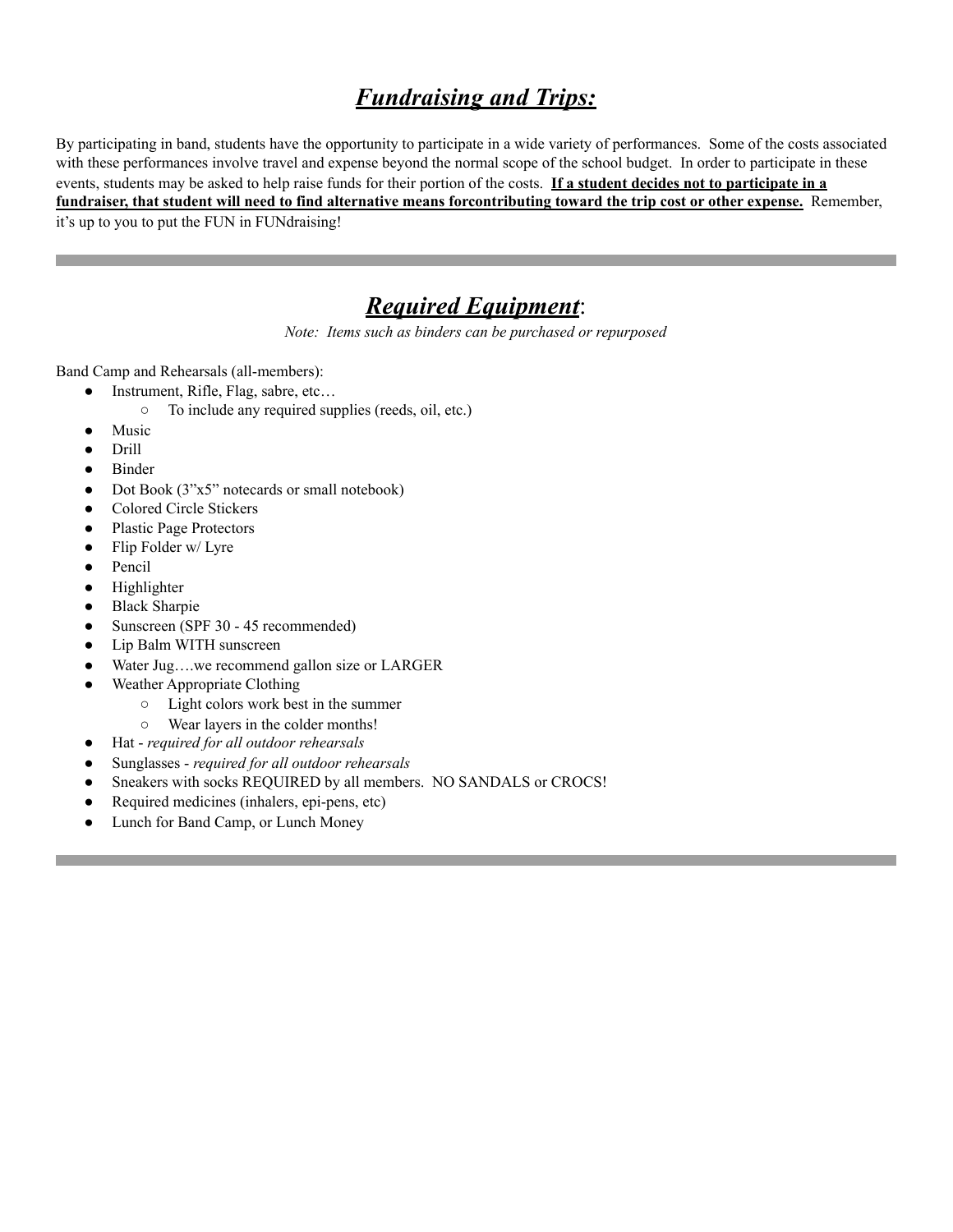### *Parent Support and Responsibilities*

The participation of your student in this program will hopefully prove to be not only rewarding for your student but for you, the parents and guardians, as well. Please help us in establishing the proper attitude, showing support for what your child is doing by attending performances of the ensemble, and encouraging your son or daughter to practice at home.

The **Band Booster** organization is another great way to get involved with your child's activity. We will need help chaperoning, building props, moving equipment, hosting our our events, etc. More information will follow from the Band Boosters!

Most of all, we welcome parental support as a cheering section when we perform. Parents are always welcome and encouraged to come at the end of rehearsals to listen. We are proud of what our students accomplish and we know that you will be also!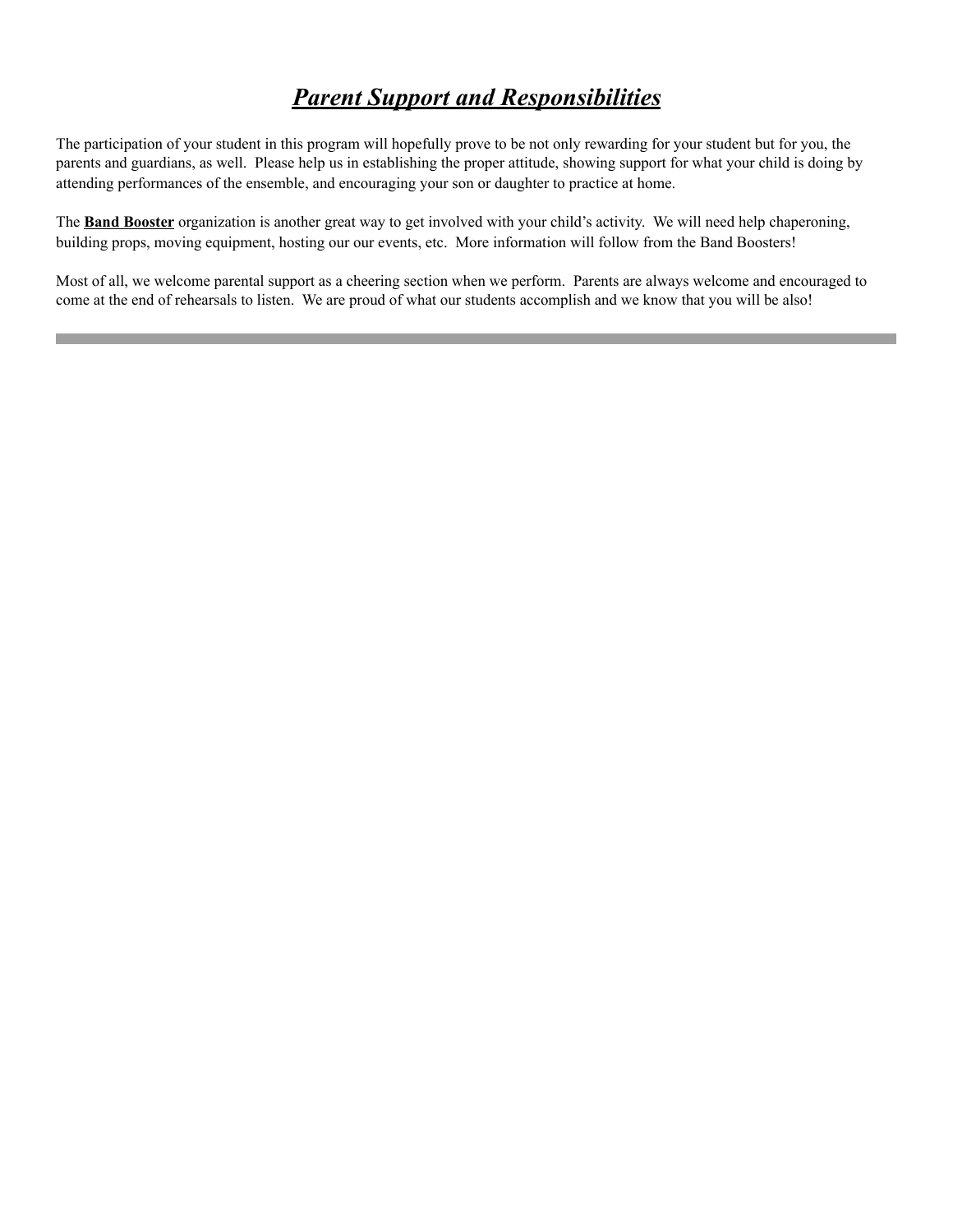# **NHS Band Medical Form - DUE FIRST DAY OF CAMP**

|                                    |                                                                     |                                                                                                                                                                                                                                     |                       |  | Senior |
|------------------------------------|---------------------------------------------------------------------|-------------------------------------------------------------------------------------------------------------------------------------------------------------------------------------------------------------------------------------|-----------------------|--|--------|
|                                    |                                                                     |                                                                                                                                                                                                                                     |                       |  |        |
|                                    |                                                                     | Address: <u>Address:</u> Address: Address: Address: Address: Address: Address: Address: Address: Address: Address: Address: Address: Address: Address: Address: Address: Address: Address: Address: Address: Address: Address: Addr |                       |  |        |
|                                    |                                                                     |                                                                                                                                                                                                                                     |                       |  |        |
|                                    |                                                                     |                                                                                                                                                                                                                                     |                       |  |        |
| If parents cannot be reached call: |                                                                     |                                                                                                                                                                                                                                     |                       |  |        |
|                                    |                                                                     | Phone:                                                                                                                                                                                                                              |                       |  |        |
| 2.                                 |                                                                     |                                                                                                                                                                                                                                     |                       |  |        |
|                                    |                                                                     |                                                                                                                                                                                                                                     |                       |  |        |
|                                    |                                                                     |                                                                                                                                                                                                                                     |                       |  |        |
|                                    |                                                                     |                                                                                                                                                                                                                                     |                       |  |        |
|                                    |                                                                     | List <b>any</b> medical problems/conditions:                                                                                                                                                                                        |                       |  |        |
|                                    |                                                                     |                                                                                                                                                                                                                                     |                       |  |        |
|                                    |                                                                     |                                                                                                                                                                                                                                     |                       |  |        |
|                                    | List any medication you would NOT like to be given to your student: |                                                                                                                                                                                                                                     |                       |  |        |
|                                    |                                                                     | If I cannot be reached, I agree to assume all expense for moving and medically treating my student. I also agree to consent to any<br>treatment which may be carried out based on the medical judgement of the attending physician. |                       |  |        |
|                                    |                                                                     |                                                                                                                                                                                                                                     |                       |  |        |
|                                    |                                                                     |                                                                                                                                                                                                                                     | Date: $\frac{1}{2}$ / |  |        |
|                                    |                                                                     |                                                                                                                                                                                                                                     |                       |  |        |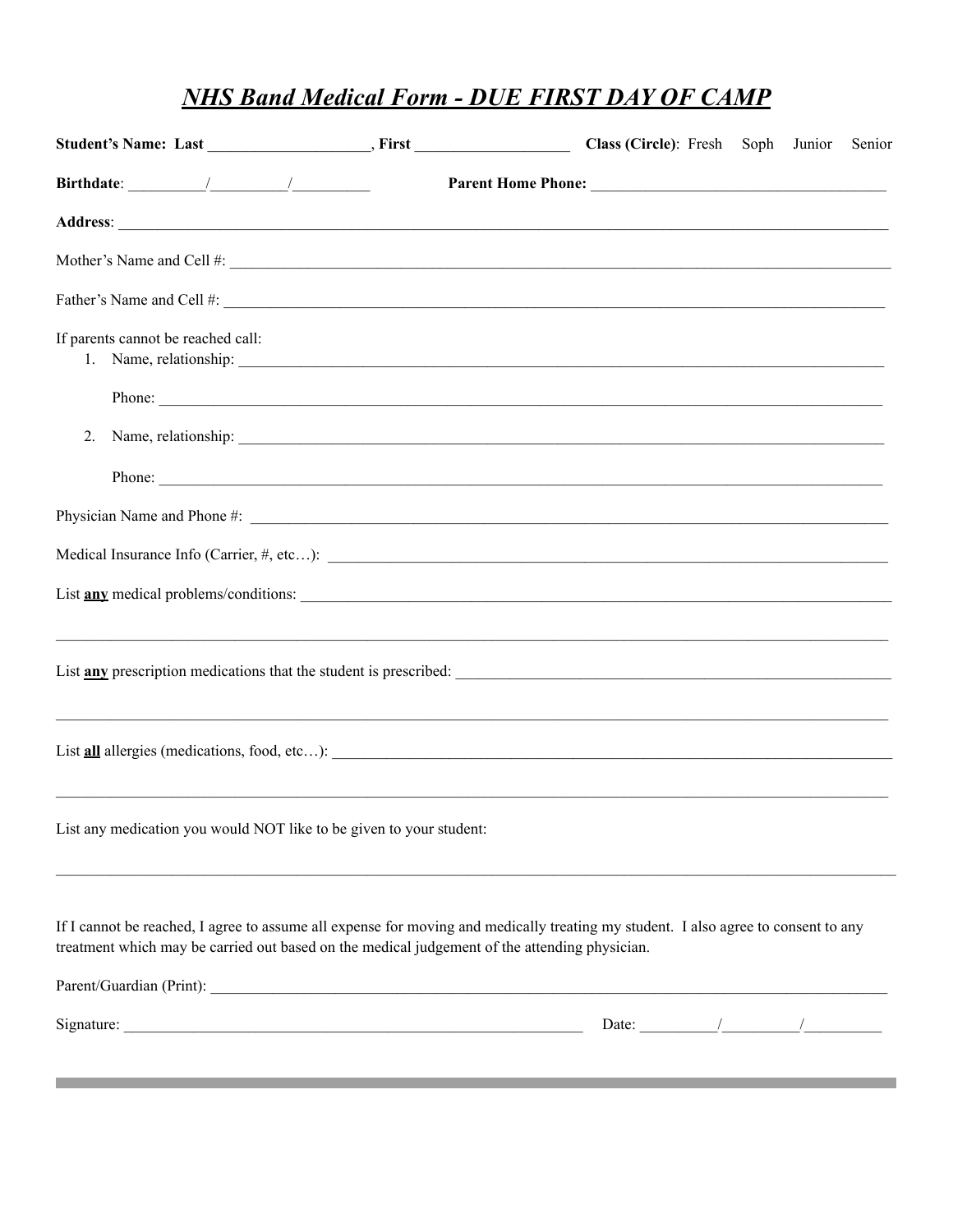#### *NHS Booster Participation Form*

If you have a child in any of the band/guard programs, you are a booster parent!! Please take the time to fill out his form. This gives us the correct means of contacting you and keeping you informed as to all of the wonder and exciting things we do. Help is always needed and extremely appreciated!! It can be from very simple tasks to chairing fundraisers, etc. Every parent voice is heard and we welcome all ideas to help support our wonderful program and extremely talented children! We also hold monthly meetings to keep everyone up to date on what is happening with the programs and to welcome fresh ideas.

#### PLEASE PRINT:

|                                                                                                                                                       |  |  | Parent Name(s): $1$ .                                       |      |              |              |               |
|-------------------------------------------------------------------------------------------------------------------------------------------------------|--|--|-------------------------------------------------------------|------|--------------|--------------|---------------|
|                                                                                                                                                       |  |  | Parent Phone(s): $1.$                                       |      |              |              |               |
|                                                                                                                                                       |  |  |                                                             |      |              |              |               |
|                                                                                                                                                       |  |  |                                                             |      |              |              |               |
|                                                                                                                                                       |  |  |                                                             |      |              |              |               |
|                                                                                                                                                       |  |  |                                                             |      |              |              |               |
|                                                                                                                                                       |  |  | Which of the following are your students involved (circle): |      |              |              |               |
| <b>MARCHING</b>                                                                                                                                       |  |  | GUARD JAZZ PERCUSSION                                       | ORCH | <b>CHOIR</b> | <b>PIANO</b> | <b>GUITAR</b> |
| As Boosters, we have many different roles to be filled.<br>All information is communicated through our gmail account <i>nhsmusic@googlegroups.com</i> |  |  |                                                             |      |              |              |               |
| Webstite:                                                                                                                                             |  |  | http://www.nhsmusic.net/                                    |      |              |              |               |

| woodle.    | $\mathbf{H}(\mathbf{U}, \mathbf{U})$ we we we have the contract of $\mathbf{U}$ |
|------------|---------------------------------------------------------------------------------|
|            | Facebook Pages: Newark High School Marching Band                                |
|            | Newark High School Music Program                                                |
| Instagram: | newark music                                                                    |
|            | #newarkmusic                                                                    |
|            |                                                                                 |

Remind: @yjmusic

We also send out open slots for event through Sign Up Genius which gives you the opportunity to sign up for specific events, dates, times, jobs, etc.

The follow are just some of the committees that are always in need of help. If you have a specific interest, please check off and a board member will be in touch.

**Chaperones**: Chaperones help by assisting the performing groups in any way needed. They following events require chaperones: Football Games, Parades, Festivals, Competitions, Tours/Trips, Public Performances. As Chaperones are required...a sign up will be sent out and is first come first serve. **I am interested!** 

**Booster Table:** At times, we have tables set up at certain events to sell merchandise, 50/50 during football games and some concerts, etc. **I am interested! \_\_\_\_\_\_\_\_** 

**Uniforms:** Help is always needed fitting uniforms at the beginning of the year, issuing uniforms for performances, collecting uniforms after performances, doing final collections at the end of the season, and transporting to and from for cleaning. **I am interested!\_\_\_\_\_\_\_\_\_\_**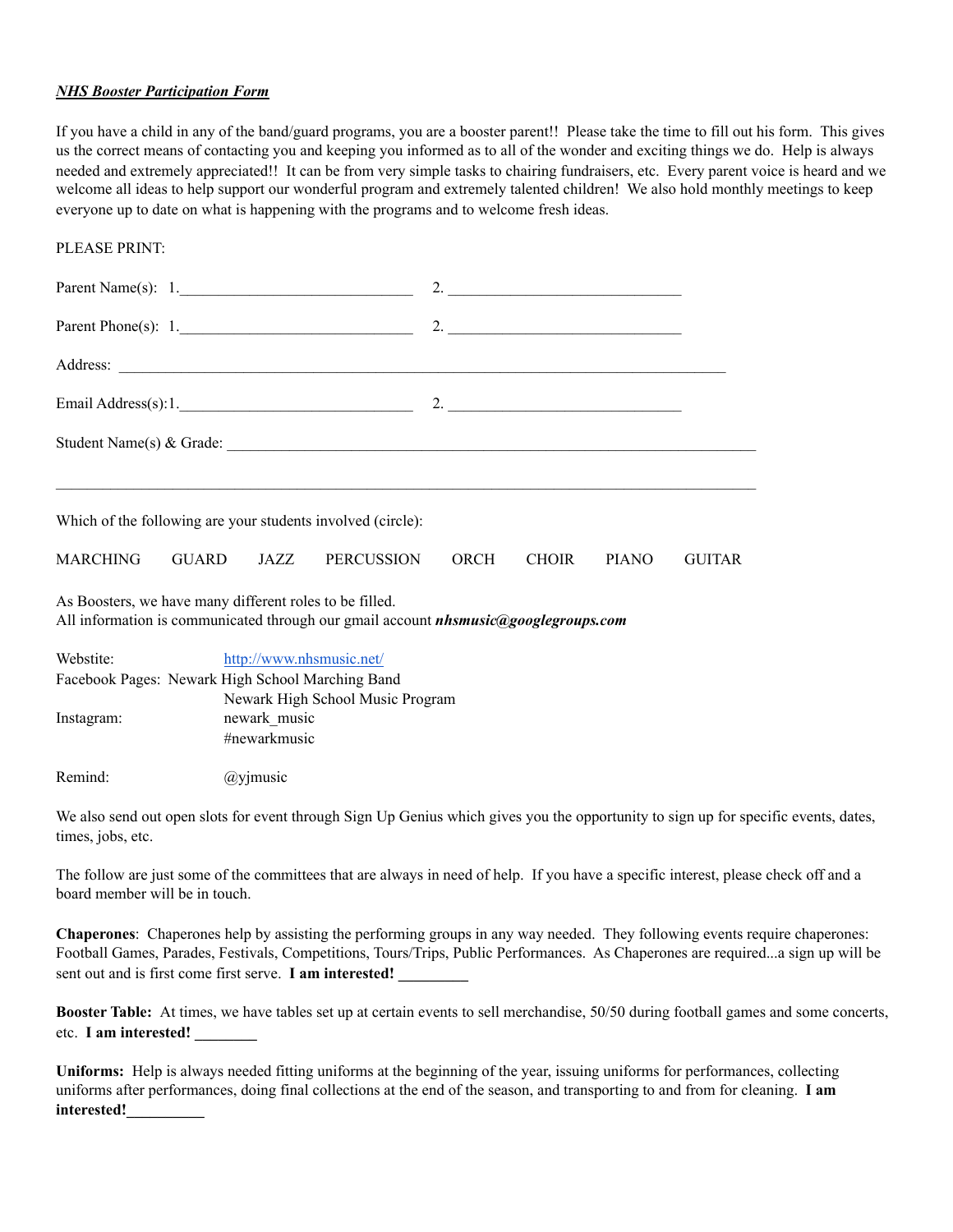**Sewing:** Yes, we sometimes have to do minor uniform repairs and are always looking for people who can sew or own a sewing machine. We also may need assistance pinning and measuring. **I am interested!** 

**Fundraising:** We rely on fundraising to subsidize the expenses of the program. We try to have something every month. Ideas are always welcomed. **I am interested!** 

**Hospitality:** I am willing and available to help organize meals/snacks for band camp, long days, banquets, and other events we may wish to incorporate food. **I am interested!** 

**Pit/Equipment:** All equipment needs to be moved on the field during football games and competitions so we are always looking for people to help our students get this accomplished in a timely manner. **I am interested! \_\_\_\_\_\_** 

**OTHER:** Is there anything that you like to do that is not mentioned above? Please jot it down. We love all talents!

| Parent Signature: | Date: |  |
|-------------------|-------|--|
|                   |       |  |
|                   |       |  |
|                   |       |  |
|                   |       |  |
|                   |       |  |

**Please return this form to Mr. Archer so it may be passed on to the Band Boosters! We welcome all parents and want to let you know that being a part of the Boosters is a wonderful experience.**